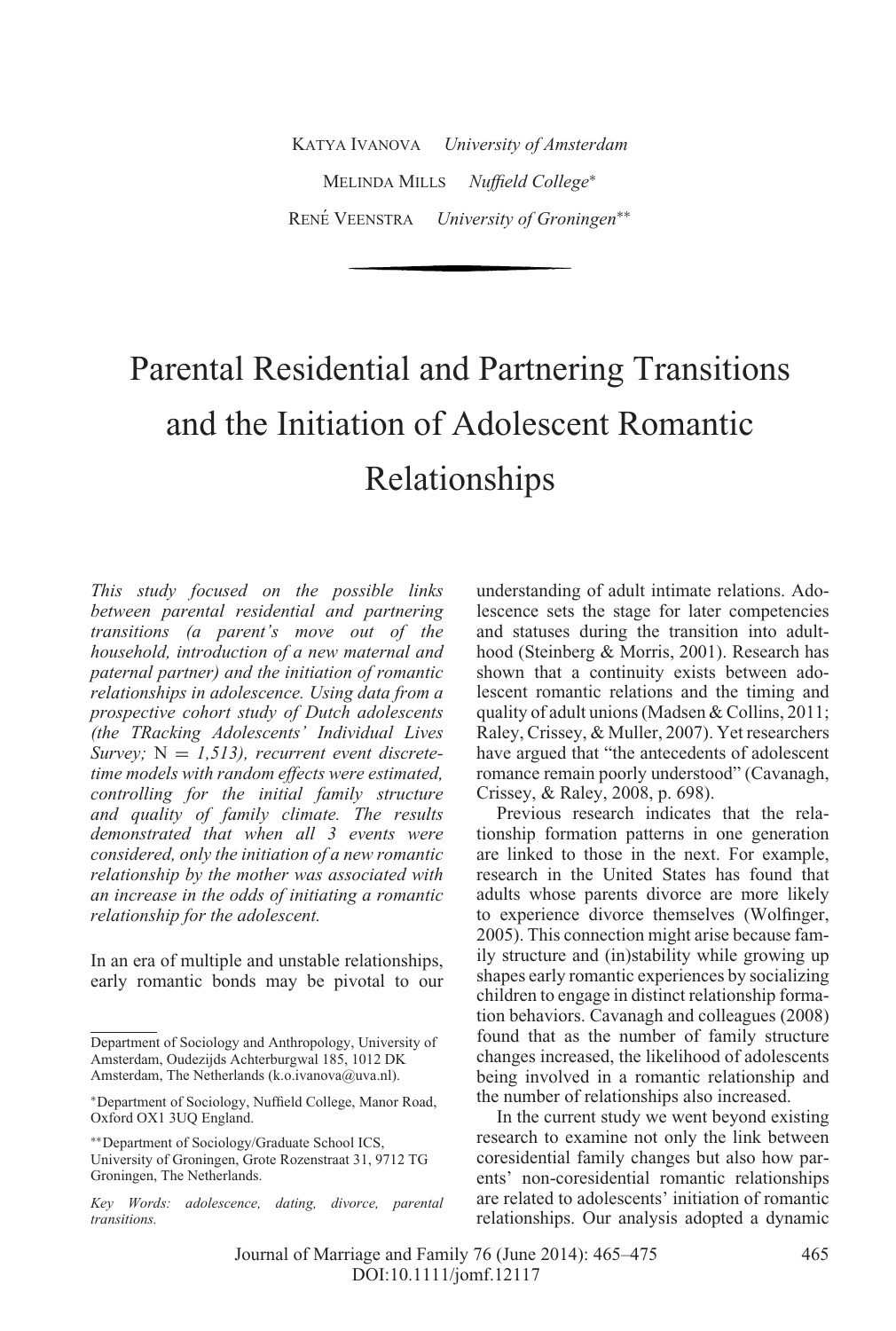time-varying approach and used data from a prospective cohort study of Dutch adolescents to provide insights into the mechanisms that connect parents' residential and partnering transitions with adolescent romantic relationship formation.

## THE DUTCH CONTEXT

Divorce rates in the Netherlands remain lower than in the United States (Organisation for Economic Co-operation and Development, 2012), and whereas about 8% of live births in 2009 in the Netherlands were to a single mother (not married to or living with a partner; Van Huis & Loozen, 2010), that number was 26.9% for the Unites States in 2008 (Dye, 2010). Dutch adult relationships often take the form of (legalized) nonmarital cohabitation either as a stage before or as a replacement of marriage (Poortman & Mills, 2012). The Netherlands also has a large proportion of women engaged in part-time employment (Wielers & Raven, 2012), with women arranging their employment schedules around their family (Mills  $&$  Täht, 2010). Only a small percentage of Dutch single mothers work full time (Portegijs, Cloïn, Ooms, & Eggink, 2006), whereas about half of all U.S. custodial parents (the parent with whom the children live) work full time (Grall, 2009). Despite these differences in employment, due to different welfare regime constellations, child poverty in single-parent families was twice as high in the United States in 2004 compared to the Netherlands (Organisation for Economic Co-operation and Development, 2011).

Contraceptive use among Dutch teenagers is among the highest in Europe (93.3%; Godeau et al., 2008), which has been linked to the meaning attached to sexuality and romance by adolescents and their parents. In a comparative qualitative study, Schalet (2011) found that whereas in the United States adolescent sexuality is viewed by parents as an individual force in need of control, in the Netherlands it is seen as a normal activity in the context of an intimate relationship. This work also noted that, "unlike their American counterparts, who are often skeptical about teenagers' capacities to fall in love, [Dutch parents] assume that even those in their early teens do so" (Schalet, 2011, p. 17), and thus they accept the partner of their adolescent as "a (temporary) member of the family" (Schalet, 2011, p. 64). In the Dutch family context, issues of sexuality and romance "can be discussed, rationally planned, and experienced in harmony with . . . the social fabric of the household" (Schalet, 2011, p. 50).

## PARENTAL RESIDENTIAL AND PARTNERING TRANSITIONS AND ADOLESCENT DATING

We are guided by the concept of *linked lives*, which states that events in the lives of significant others shape the transitions in one's own life (Elder, 1985). In other words, we assume that events in parents' lives can be directly "linked" to transitions in the adolescent's life. Outside the examination of the significance of cumulative family instability (Cavanagh et al., 2008), other research has mostly focused on the fact that adolescents from divorced families are more likely to have dating experience than those with continuously married parents (e.g., Ivanova, Mills, & Veenstra, 2011). It is important to note, however, that divorce is more than a single event, and it is likely the transitions surrounding it that are driving the observed associations between divorce and adolescent romance (H. S. Kim, 2011; Potter, 2010). In this study, we focused on two key transitions tied to family restructuring: (a) a biological parent's move out of the household and (b) the repartnering of a parent (Hines, 1997). Several theoretical mechanisms link these parental transitions to changes in adolescent lives, including stress, changes in parenting practices and behaviors, and parental socialization.

According to *stress theory*, changes in the family structure require a reorganization of family roles that can impair the quality of parental care and the experience of the home as a nurturing environment (Booth, Brinkerhoff, & White, 1984; Hill, Yeung, & Duncan, 2001). The stressful atmosphere can then serve as a "push" to look elsewhere for substitutes for the lacking emotional warmth (Goldscheider & Goldscheider, 1998). In line with this argument, all of the parental transitions should be linked with higher adolescent propensity to engage in romantic relationships.

Another mechanism behind the link between the parental residential transitions and adolescent dating is a potential decrease in parental monitoring. Reduction in the number of adults in the household is thought to decrease social control (Hill et al., 2001). The transition from a two-parent to a one-parent household has been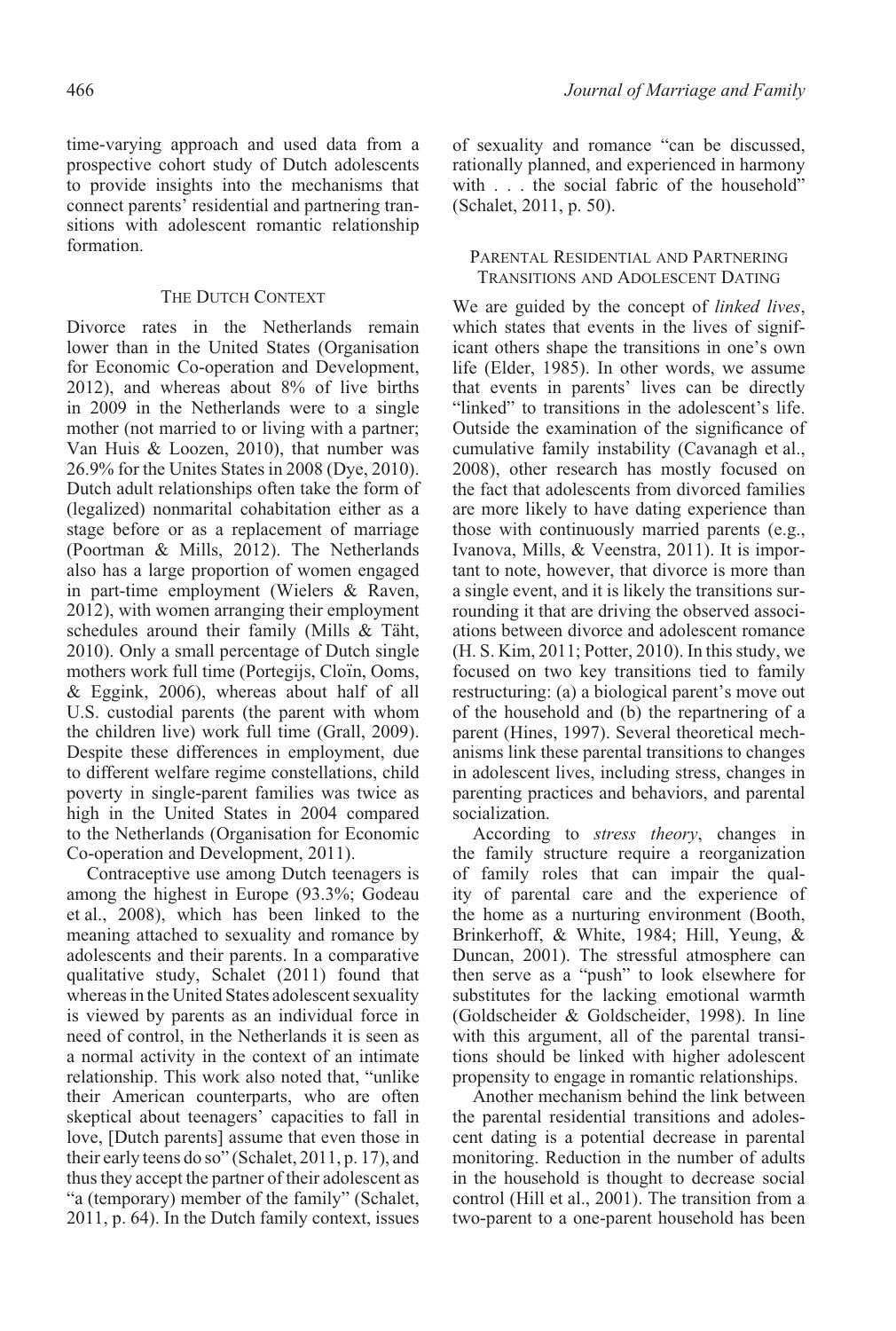linked to lower levels of parental monitoring in the U.S. context (J. E. Kim, Hetherington, & Reiss, 1999), and low parental monitoring has been associated with an increased likelihood of dating (Friedlander, Connolly, Pepler, & Craig, 2007). Therefore, we anticipated that adolescents will have a higher propensity to date after one biological parent has moved out.

Finally, the initiation of a new relationship by a parent might affect adolescent dating through socialization. Single and divorced parents are themselves more likely to engage in romantic relationships and have been shown to hold more permissive sexual attitudes than parents with an intact marriage, which could in turn model their children's openness to dating and sexuality (Thornton & Camburn, 1987; Whitbeck, Simons, & Kao, 1994). In this study, we considered new maternal and paternal partners separately. The majority of Dutch children remain with their mother after a parental separation (de Graaf, 2008) and are thus more readily exposed to her dating behaviors. We hypothesized that the initiation of a new romantic relation by either parent will be associated with a higher adolescent propensity to date but that this link will be stronger in the case of a new maternal partner.

In summary, our goal was to examine the link between specific parental transitions and the initiation of adolescent romantic relations. The effect of family transitions on adolescent development might be moderated by gender, ethnicity, and socioeconomic status (Amato, 2010). Because of sample size issues, we opted for running pooled analyses and controlling for these characteristics. We also accounted for family composition and the quality of family climate at the start of observation as a control for the "baseline" home environment.

## **METHOD**

### *Participants and Procedure*

We used data from the TRacking Adolescents' Individual Lives Survey, a prospective cohort study among adolescents in the general Dutch population. At the time of data collection, the participants lived in five municipalities, including both urban and rural areas in the north part of the Netherlands. The five municipalities were asked to provide the names and addresses of all children born between October 1, 1989, and September 30, 1990 (two municipalities),

or October 1, 1990, and September 30, 1991 (three municipalities), resulting in 3,483 names. Simultaneously, the primary schools in these municipalities were requested to allow the administration of questionnaires in classrooms. School participation was a prerequisite for eligible adolescents and their parents to be approached. Of the existing 135 primary schools, 90.4% of the schools agreed to participate. The final step of the selection procedure was to secure parental consent. Of all children and parents approached for participation, 76.0% gave their consent, which resulted in a sample of 2,230 participants. A detailed description of the survey can be found in Huisman et al. (2008).

For the research reported in this article we used data from the event history calendar (EHC) interviews, which took place during the third wave (2005–2007). A total of 1,513 adolescents filled out the EHCs (67.9% of the initial sample). Nonparticipants were more likely to be boys,  $\chi^2$ (2,230) = 31.58, *p* < .05, Cramer's  $\varphi^2$  = .12; came from families with fathers with lower educational attainment,  $\chi^2(1,874) = 37.83, p < .01,$ Cramer's  $\varphi^2 = .14$ ; and were older,  $t(2,228) =$ 2.40,  $p < .05$ , Cohen's  $d = 0.11$ . The interviews took place in the participants' homes and were about 45 minutes long. Adolescents were asked to recall whether certain events had taken place in the previous 5 years (since the entry into adolescence, at the beginning of data collection). Of the sample of 1,513 adolescents, 1,442 (95.3%) were interviewed regarding the total period of 5 years, with 71 (4.7%) reporting about a slightly shorter period (4 years). When adolescents answered positively to an interviewer's question ("Have your parents divorced in this period?" "Have you started a romantic relationship in this period?"), the months in which the event started and ended were noted. The average age of the participants at the time of the interview was 16.25 years (*SD* = 0.67, range: 14.75–18.08), and the average age at the start of observation was 11.30 (*SD* = 0.65, range: 9.83–13.08).

#### *Measures*

*Initiation of adolescent romantic relationships.* Adolescents reported the month and year when they started and ended a romantic relationship (in Dutch, *verkering*, a word mainly used in adolescence to denote a steady romantic relationship). We used this information (reported at a mean age of 16.25) to represent the start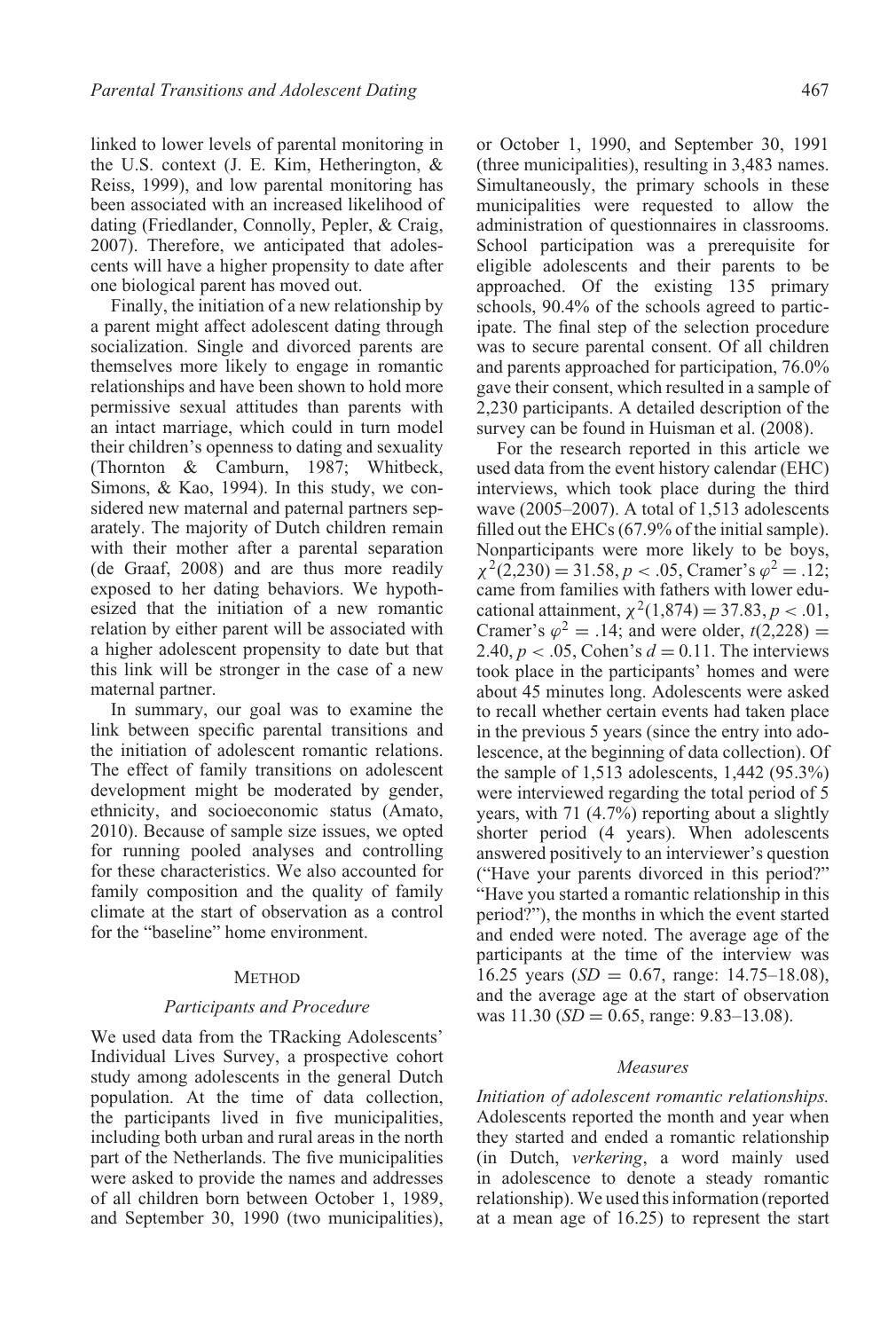and end dates of the romantic relations. Our dependent variable was a binary indicator taking the value of 1 in the month when a new relationship started and 0 for the months when there was no relationship.

*Parental residential and partnering transitions.* The parental residential and partnering transitions were measured using the adolescent reported timing of the following three events: (a) a biological parent moved out  $(n = 112)$ during the observation period), (b) the father had a new romantic partner  $(n = 120)$  during the observation period), and (c) the mother had a new romantic partner  $(n = 125$  during the observation period). The data for the last two events were derived from the question, "Did your father/mother have a new romantic partner in this period and if so, when did this relationship start?" The interviewers were instructed that this new partner had to be someone who was officially introduced to the adolescent as the parent's "new romantic partner." Similar to the dependent variable, these three parental transitions were time-varying binary indicators taking the value of 1 the month they occurred (and remaining so for the rest of the observation period) and 0 in the preceeding months.

Although we did not consider the date of parental divorce in our work, an additional check showed that in over 50% of the reported parental divorces, the timing of parental separation coincided with the date of a biological parent's residential move. We therefore considered residential moves to be more salient to adolescents than the date of divorce.

*Family structure at the beginning of observation.* The family composition at the start of observation was reported by the adolescents (i.e., "Whom were you living with in the same house at the beginning of this period?"). Because of the sample size, we combined these answers into three categories: (a) two biological parents living together  $(n = 1,192)$ , (b) a biological parent and parental partner (both legally recognized stepparents and cohabiting partners; mother and partner,  $n = 101$ ; father and partner,  $n = 14$ ), and (c) single-mother  $(n = 177)$  and single-father families  $(n = 20)$ . Seven adolescents came from other types of family (e.g., surrogate or adoptive parents) and were thus excluded. We had no information about the family composition for two adolescents. We did not focus exclusively

on stepparent families (i.e., a family of one remarried biological parent) but rather on families in which a biological parent was living with a partner. Research in the Netherlands has shown that cohabitation has now become rather normative, and only a small portion of the population has negative attitudes toward this partnership alternative (Esveldt, Beets, Henkens, Liefbroer, & Moors, 2001).

*Family climate.* We used the parent-reported General Functioning scale of the McMaster Family Assessment Device (Epstein, Baldwin, & Bishop, 1983) from the first wave to control for the baseline quality of the family climate. The participating parent indicated how well 12 statements described the family (e.g., "We avoid talking about our worries and fears," "We cannot rely on each other"). The items were reverse coded so that a high score represented a healthy family climate (range:  $1-4$ ,  $\alpha = .85$ ). Data were available for 1,427 youth (94.3% of sample). The measure was mean centered in the analyses.

*Adolescent and family characteristics.* Adolescent characteristics included *gender*, *age*, and *ethnicity*. We controlled for ethnicity, including a dichotomous variable of whether respondents had a native Dutch  $(n = 1,342)$  or other background (Turkish, Moroccan, Surinamese, Antillean, Indonesian, other;  $n = 171$ ). We also controlled for the *father's highest educational level* as a proxy for the family's socioeconomic status. This measure was combined into three categories: (a) those with low educational levels of elementary or lower tracks of secondary education ( $n = 373$ ; referred to as *low education*), (b) higher tracks of secondary education ( $n = 414$ ; referred to as *middle education*), and (c) senior vocational education or university education (*n* = 510; referred to as *high education*). Analyses performed with maternal education showed no substantial changes to the results.

## *Analytical Strategy*

We adopted an event history approach and estimated recurrent-event discrete-time event history models (Mills, 2011; Steele, 2011) to examine the association between the timing of the parental transitions and entry into a romantic relationship by the adolescent. In discrete-time models, the dependent variable is the probability of the event happening during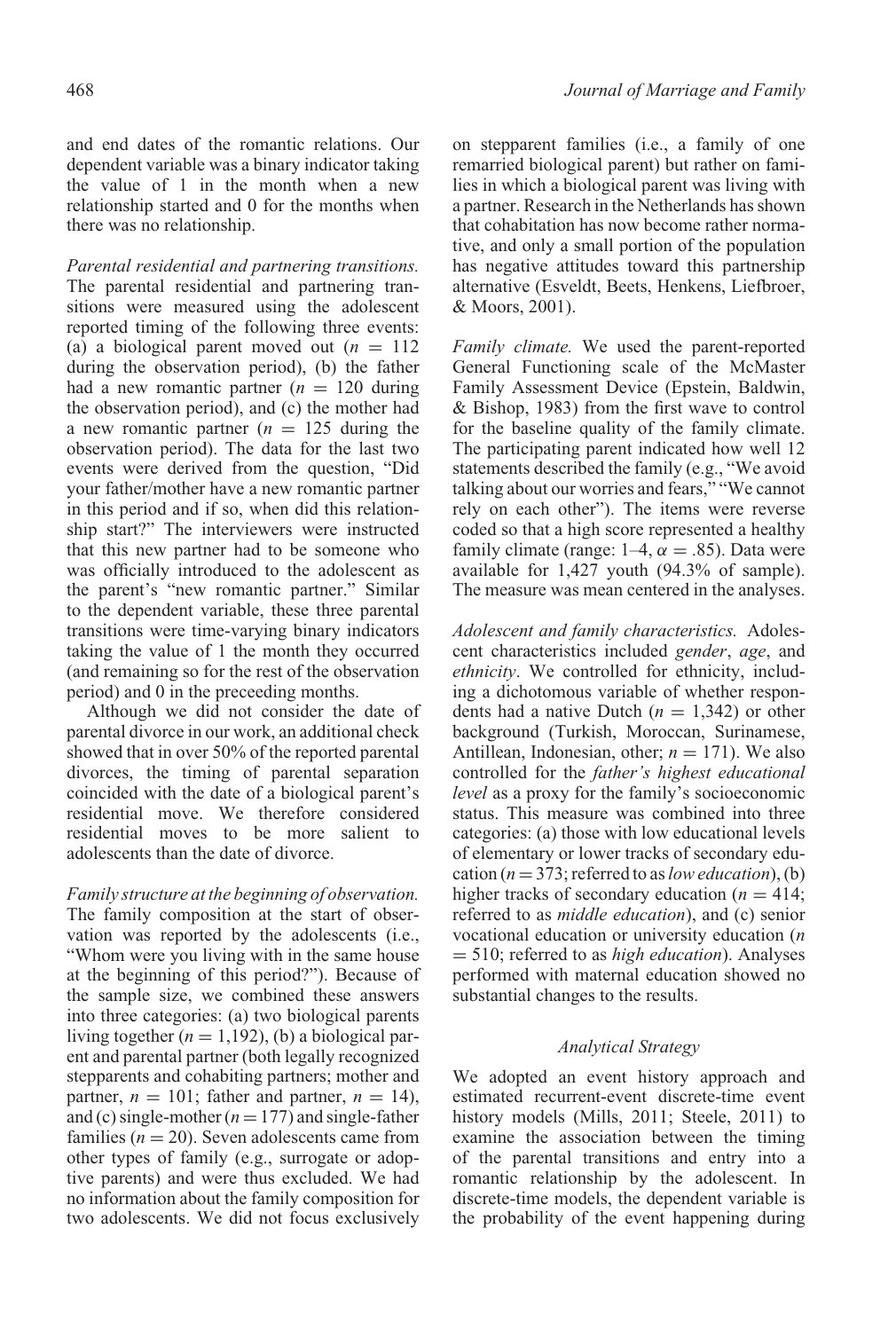the specified monthly interval (*t*), conditional on the fact that it did not happen before time *t* (Allison, 1982). We estimated recurrent-event models because adolescents could report more than one romantic relationship. Because the duration of these spells could be correlated due to unobserved individual-specific factors, we estimated our recurrent-event discrete-time logit models with person-level random effects (Mills, 2011; Steele, 2011). Possible duration dependency was accounted for by using 10 interval dummies that denoted the amount of time the adolescent had been without a relationship in the specific month of observation. We chose this flexible approach because it does not require us to make assumptions about the shape of the hazard. The adolescent's age was time varying across the episodes (i.e., updated at the start of each "at risk for dating" episode).

The data were organized in a person-period format in which each row corresponded to a time period of 1 month. For the transition to the first reported romantic relationship, the risk period was the time between the start of observation until entry into the first romantic relationship (or right-censoring by the interview). The risk period in the subsequent episodes started from the month the previous relationship dissolved until entry into the next relationship (or right-censoring). Twenty adolescents reported that their first relationship started before the beginning of observation. We included a time-varying control variable that took a value of 1 if the adolescent had dating experience at the start of the "at risk for dating" episode and 0 otherwise. The 20 aforementioned adolescents were considered "daters" at the start of their first "at risk for dating" episode in the observation window. We restricted our analyses to the first three dating relationships because few adolescents reported more than three relationships. Analyses with the full number of up to seven relationships did not produce different results.

As elaborated at the beginning of this article, we controlled for the family composition and the quality of the family climate at the start of the observation period as well as the adolescent's gender, age, and non-Dutch ethnic background. In all models, fathers' educational levels were entered as cascading dummy variables (Walter, Feinstein, & Wells, 1987). This means that each dummy variable shows the change between categories and not the change between the category of interest and the reference category. The first contrast in the analysis indicated the effect of having a father with higher-than-low versus low education, and the second contrast indicated the effect of having a father with high versus middle education.

#### RESULTS

#### *Descriptive Analysis*

A total of 936 adolescents (61.9% of the EHC sample) reported that their first relationship started within the observation period, and 24 reported that it had started before the start of observation. Similar to earlier research (Cavanagh et al., 2008), girls were more likely than boys to report experience with romantic relationships,  $\chi^2(1, N = 1,513) = 16.94$ , *p <* .01, and older teens (at the beginning of observation) were more likely to report having at least one relationship than younger teens,  $t(1,511) = -4.77, p < .01$ . The average number of romantic relationships within the observation period was  $1.12$  (*SD* = 1.18).

As illustrated in Table 1, most adolescents lived with two biological parents at the beginning of the data collection (79.3%) and came from households that reported a healthy family climate. The majority of adolescents did not experience any of the parental transitions of interest  $(n = 1,280, 84.6\%)$ . Of the remaining 233 adolescents, more than half  $(n = 135)$ experienced only one of the parental transitions, and 28 adolescents experienced all three parental transitions during the observation period. In addition to the fact that we were not interested in examining cumulative family instability, these small groups also precluded us from investigating the association between various combinations of the parent-related events (e.g., a parent moving out *and* the start of a new romantic relationship by the mother,  $n = 46$ ) and adolescent romantic relationships. Another issue to consider was whether these parental transitions mostly took place within, for example, the single-parent families at the beginning of observation. As demonstrated in Table 2, that was not the case. Table 2 also shows that the small *n* in some cells did not allow us to test whether certain transitions were more strongly associated with adolescent romance for one type of family transition over the other.

We now turn to the findings from our recurrent-event discrete-time models for the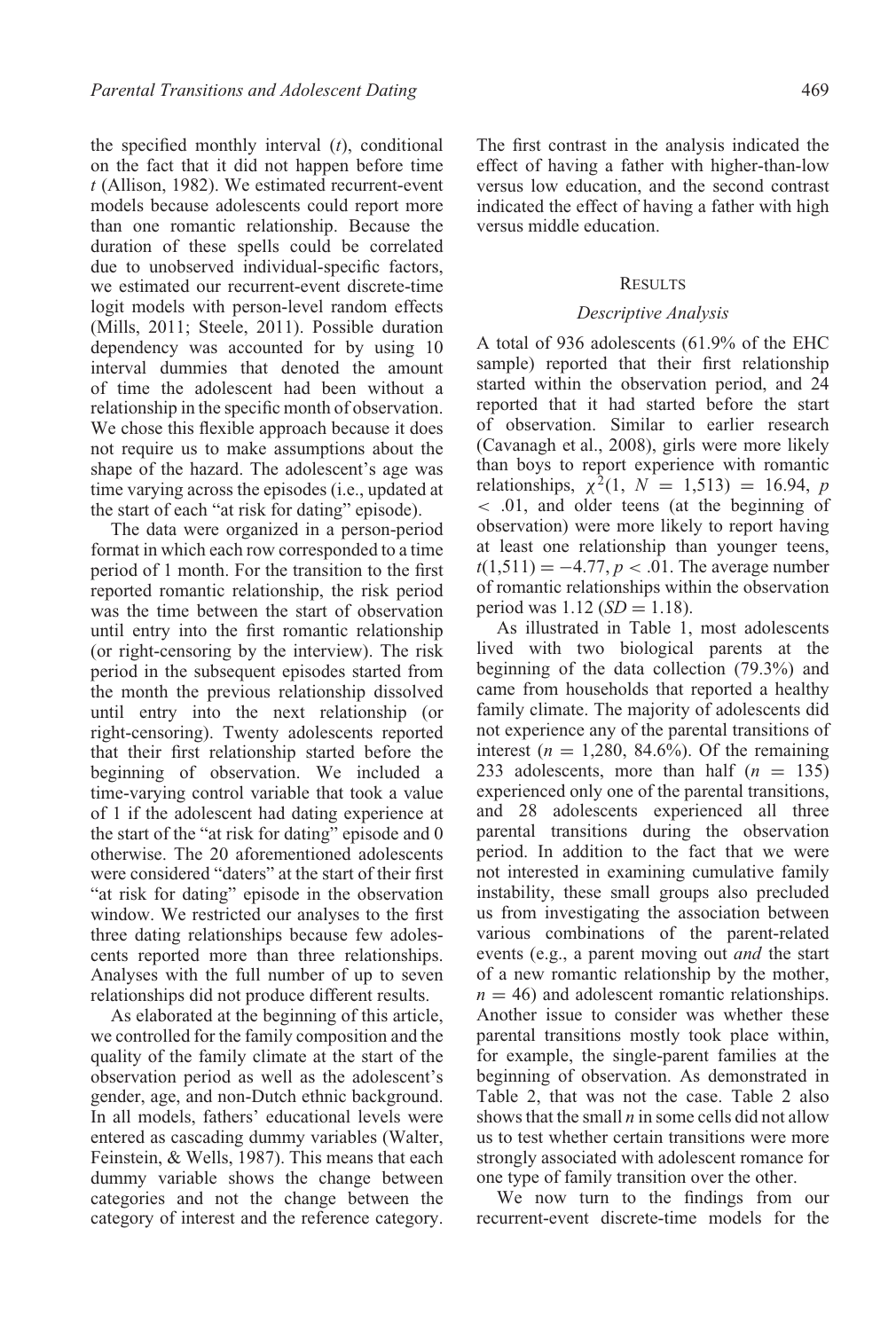| Variables                                            | % of EHC sample | $\boldsymbol{n}$ | $\boldsymbol{M}$ | <b>SD</b> |
|------------------------------------------------------|-----------------|------------------|------------------|-----------|
| Number of romantic relations reported by adolescents |                 |                  |                  |           |
| $\Omega$                                             | 36.6            | 553              |                  |           |
| 1                                                    | 32.7            | 494              |                  |           |
| 2                                                    | 19.4            | 294              |                  |           |
| 3                                                    | 7.3             | 110              |                  |           |
| 4                                                    | 2.2             | 33               |                  |           |
| 5                                                    | 1.3             | 20               |                  |           |
| 6                                                    | 0.5             | 8                |                  |           |
| 7                                                    | 0.1             | 1                |                  |           |
| Parental transitions during observation              |                 |                  |                  |           |
| Biological parent moved out                          | 7.4             | 112              |                  |           |
| Father started a new romantic relationship           | 7.9             | 120              |                  |           |
| Mother started a new romantic relationship           | 8.3             | 125              |                  |           |
| Family structure at beginning of observation         |                 |                  |                  |           |
| Two biological parents                               | 79.3            | 1, 192           |                  |           |
| Biological parent and parental partner               | 7.7             | 115              |                  |           |
| Single parent                                        | 13.1            | 197              |                  |           |
| Other type                                           | 0.5             | 7                |                  |           |
| Adolescent and family characteristics                |                 |                  |                  |           |
| Girl                                                 | 54.9            | 830              |                  |           |
| Age at start of observation                          |                 |                  | 10.90            | 0.61      |
| Age at interview                                     |                 |                  | 16.25            | 0.67      |
| Non-Dutch ethnicity                                  | 11.3            | 171              |                  |           |
| Father elementary/low secondary education (low)      | 24.7            | 373              |                  |           |
| Father higher secondary education (middle)           | 27.4            | 414              |                  |           |
| Father senior vocational/university (high)           | 33.7            | 510              |                  |           |
| Family climate <sup>a</sup>                          |                 |                  | 3.24             | 0.36      |

Table 1*. Descriptive Statistics of Variables in the Recurrent-Event Discrete-Time Models (*N = *1,513)*

*Note*: EHC = event history calendar.

aRange: 1–4; low scores indicate a dysfunctional family climate.

| Table 2. Count of Parental Transitions Experienced b y the Adolescent During the Observation Period, Split by Family |  |
|----------------------------------------------------------------------------------------------------------------------|--|
| Structure at the Beginning of Observation                                                                            |  |

|                                                    |        | Parental transition experienced during observation |          |                                  |                                  |                |  |  |  |  |
|----------------------------------------------------|--------|----------------------------------------------------|----------|----------------------------------|----------------------------------|----------------|--|--|--|--|
|                                                    |        | Biological parent<br>moved out                     |          | Mother started<br>a relationship | Father started<br>a relationship |                |  |  |  |  |
| Family structure at<br>start of observation        | Yes    | No                                                 | Yes      | N <sub>0</sub>                   | <b>Yes</b>                       | N <sub>0</sub> |  |  |  |  |
| Two biological parents                             | 108    | 1,084                                              | 52       | 1,140                            | 52                               | 1,140          |  |  |  |  |
| A biological parent and a partner<br>Single parent | 2<br>2 | 113<br>194                                         | 13<br>60 | 102<br>137                       | 17<br>50                         | 98<br>147      |  |  |  |  |

initiation of a romantic relationship (see Table 3). We had complete information for 1,238 adolescents, which contributed to a total of 2,640 "at risk for dating" episodes and 71,781 person-month observations. Model 1 included only the full set of controls, without the

parental transitions of interest. Consistent with the descriptive statistics above, being a girl was associated with a 53.7%,  $(\exp[.43] - 1) \times 100$ , increase in the odds of initiating a dating episode, and as adolescents grew older their odds of initiating a(nother) relationship also increased.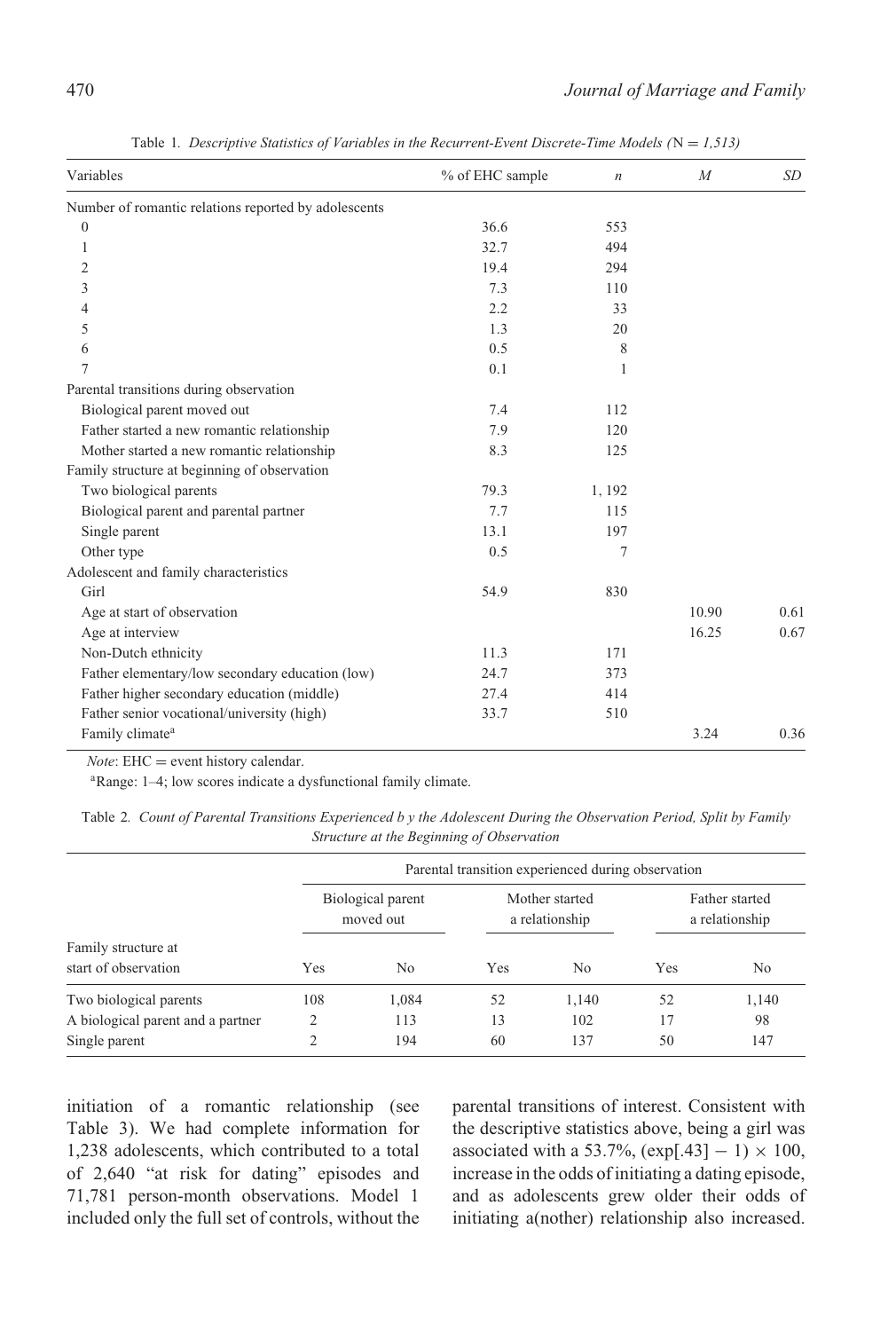|                                                                | Model 1           |          | Model 2         |      | Model 3          |      | Model 4          |      | Model 5         |      |
|----------------------------------------------------------------|-------------------|----------|-----------------|------|------------------|------|------------------|------|-----------------|------|
| Predictor                                                      | $\boldsymbol{B}$  | SE       | B               | SE   | $\boldsymbol{B}$ | SE   | $\boldsymbol{B}$ | SE   | $\cal B$        | SE   |
| Parental transitions during                                    |                   |          |                 |      |                  |      |                  |      |                 |      |
| observation (time-varying                                      |                   |          |                 |      |                  |      |                  |      |                 |      |
| covariate [TVC])                                               |                   |          |                 |      |                  |      |                  |      |                 |      |
| Biological parent moved out of<br>the home                     |                   |          | $0.37*$         | 0.15 |                  |      |                  |      | 0.19            | 0.17 |
| Father started a new<br>relationship                           |                   |          |                 |      | 0.25             | 0.16 |                  |      | 0.05            | 0.17 |
| Mother started a new<br>relationship                           |                   |          |                 |      |                  |      | $0.55***$        | 0.17 | $0.44*$         | 0.19 |
| Family structure at start of                                   |                   |          |                 |      |                  |      |                  |      |                 |      |
| observation (ref. $=$ living with<br>two biological parents)   |                   |          |                 |      |                  |      |                  |      |                 |      |
| Biological parent and parental<br>partner                      | $0.38**$          | 0.14     | $0.40**$        | 0.14 | 0.22             | 0.17 | $-0.10$          | 0.20 | $-0.02$         | 0.23 |
| Single parent                                                  | $-0.08$           | 0.21     | $-0.06$         | 0.21 | $-0.20$          | 0.23 | $-0.41$          | 0.24 | $-0.36$         | 0.25 |
| Adolescent and family<br>characteristics                       |                   |          |                 |      |                  |      |                  |      |                 |      |
| The adolescent is a dater at<br>start of the spell (TVC)       | $0.62**$          | 0.17     | $0.60**$        | 0.17 | $0.61**$         | 0.17 | $0.58**$         | 0.17 | $0.58**$        | 0.17 |
| Female (ref. $=$ male)                                         | $0.43**$          | 0.08     | $0.43**$        | 0.08 | $0.43**$         | .08  | $0.44**$         | 0.08 | $0.44**$        | 0.08 |
| Age of the adolescent at start                                 | $0.48**$          | 0.05     | $0.47**$        | 0.05 | $0.48**$         | 0.05 | $0.48**$         | 0.05 | $0.48**$        | 0.05 |
| of the spell (TVC)                                             |                   |          |                 |      |                  |      |                  |      |                 |      |
| Non-Dutch ethnic background<br>$ref. = native Dutch)$          | 0.15              | 0.12     | 0.15            | 0.12 | 0.16             | 0.12 | 0.15             | 0.12 | 0.15            | 0.12 |
| Educational level of the father                                |                   |          |                 |      |                  |      |                  |      |                 |      |
| Middle and high education<br>(vs. low)                         | $-0.22*$          | 0.09     | $-0.21*$        | 0.09 | $-0.21*$         | 0.09 | $-0.21*$         | 0.09 | $-0.21*$        | 0.09 |
| High education (vs. middle)                                    | $-0.27**$         | 0.09     | $-0.26**$       | 0.09 | $-0.27**$        | 0.09 | $-0.26**$        | 0.09 | $-0.26**$       | 0.09 |
| Family climate (low score:<br>dysfunctional family<br>climate) | 0.03              | 0.10     | 0.04            | 0.10 | 0.04             | 0.10 | 0.03             | 0.10 | 0.04            | 0.10 |
| Time without a romantic                                        |                   |          |                 |      |                  |      |                  |      |                 |      |
| relationship (ref. 6 months or<br>less)                        |                   |          |                 |      |                  |      |                  |      |                 |      |
| 6 and 12 months                                                | 0.03              | 0.11     | 0.03            | 0.11 | 0.03             | 0.11 | 0.04             | 0.11 | 0.03            | 0.11 |
| 12 and 18 months                                               | $0.32*$           | 0.13     | $0.31*$         | 0.13 | $0.32*$          | 0.13 | $0.32*$          | 0.13 | $0.31*$         | 0.13 |
| 18 and 24 months                                               | $0.69**$          | 0.15     | $0.67**$        | 0.15 | $0.69**$         | 0.15 | $0.68**$         | 0.15 | $0.68**$        | 0.15 |
| 24 and 30 months                                               | $0.87^{\ast\ast}$ | $0.16\,$ | $0.86**$        | 0.16 | $0.87**$         | 0.16 | $0.86**$         | 0.16 | $0.86**$        | 0.16 |
| 30 and 36 months                                               | $1.43**$          | 0.16     | $1.41**$        | 0.16 | $1.43**$         | 0.16 | $1.42**$         | 0.16 | $1.41**$        | 0.16 |
| 36 and 42 months                                               | $1.72**$          | 0.17     | $1.70**$        | 0.17 | 1.72**           | 0.17 | $1.71**$         | 0.17 | $1.70**$        | 0.17 |
| 42 and 48 months                                               | $2.00**$          | 0.18     | 1.98**          | 0.18 | 1.99**           | 0.18 | 1.99**           | 0.18 | 1.98**          | 0.18 |
| 48 and 54 months                                               | $2.39**$          | 0.18     | $2.36**$        | 0.18 | $2.38**$         | 0.18 | $2.38**$         | 0.18 | $2.37**$        | 0.18 |
| More than 54 months                                            | $2.59**$          | 0.20     | $2.57**$        | 0.20 | $2.59**$         | 0.20 | $2.59**$         | 0.20 | $2.58**$        | 0.20 |
| Constant                                                       | $-11.07**$        |          | $0.59 -11.04**$ |      | $0.58 - 11.07**$ |      | $.59 - 11.11**$  |      | $0.59 -11.08**$ | 0.59 |
| Adolescent-level random effect<br>SD                           | $0.76**$          | 0.09     | $0.75**$        | 0.09 | $0.76**$         | 0.09 | $0.77**$         | 0.09 | $0.77**$        | 0.09 |
| $\rho$                                                         | $.15***$          | .03      | $.15***$        | .03  | $.15***$         | .03  | $.15***$         | .03  | $.15**$         | .03  |

Table 3*. Parameter Estimates of Recurrent-Event Discrete-Time Models With Person-Level Random Effects of Adolescents' Initiation of a Romantic Relationship (*N *Person-Months* = *71,781;* n *Adolescents* = *1,238)*

 $**p* < .05. ***p* < .01.$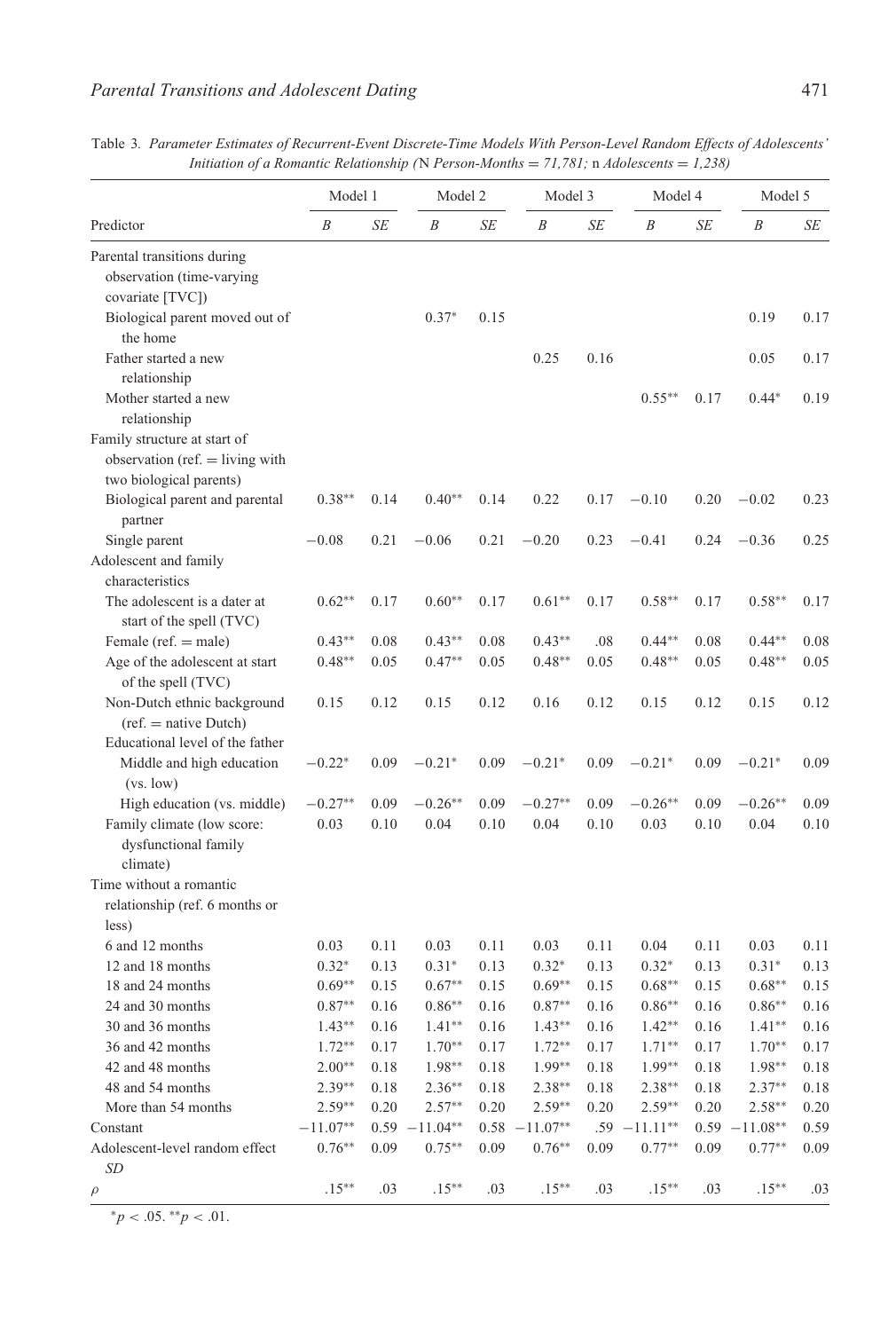Those with dating experience at the start of the current time had 1.86 (exp[.62]) higher odds of starting another relationship. Adolescents' ethnic background and the quality of the family climate were not associated with the start of dating unions. Having a father with higher rather than lower education was related to a 19.7% decrease,  $(\exp[-0.22] - 1) \times 100$ , in the odds of entering a romantic relationship, whereas having a father with higher as opposed to a middle-level education was associated with another 23.7%,  $(\exp[-0.27] - 1) \times 100$ , decrease in these odds. These findings remained stable irrespective of which parental transitions were included.

The findings about the family composition at the start of observation were robust only in the model that excluded the parental transitions (Model 1) and the model in which only the parental move out of the household was included (Model 2). In these models we observed that living with one biological parent and the parent's coresidential partner at the beginning of observation was related to higher odds of starting a romantic relationship compared to coming from a family with two biological parents. This finding, however, was not significant once we accounted for the experience of parental repartnering. Models 2, 3, and 4 in Table 3 demonstrate the estimated effects of each transition. As can be seen in Table 3, the experience of a biological parent moving out was linked to a 44.8%, (exp[0.37]  $-1$ ) × 100, increase in the odds of starting a relationship, whereas maternal repartnering was linked to a 73.3%,  $(\exp[0.55] - 1) \times 100$ , increase in those odds. However, when all three transitions were considered (Model 5), only the experience of maternal repartnering was linked to significantly higher odds of entering a(nother) romantic relation for the adolescent, increasing them by 55.3%,  $(\exp[0.44] - 1) \times 100$ , over and above the other possible transitions. If one looks at the bottom panel of Table 3, one sees that the adolescent-level variance component (*ρ*) and the adolescent-level random effect standard deviation were significant (i.e., there was significant unobserved heterogeneity between adolescents).

## **DISCUSSION**

This study extends our knowledge of the precursors of adolescent romantic relationships by focusing on the link between specific parental transitions and the initiation of these relationships. We were guided by the concept of linked lives (Elder, 1985), which argues that substantial changes in the lives of parents are directly linked to transitions in adolescent lives. Instead of focusing on children's experience of living within a specific family structure or the count of changes to that structure, we used the detailed timing of both parents' residential and partnering transitions and connected them to the dates of entry and exit into romantic relationships for adolescents.

As previously stated, all three of the parental transitions of interest (biological parent's move out of the household and the introduction of new parental partners) require a reorganization of family roles that can be linked to a deterioration in the quality of parental care and support, which in turn can "push" adolescents to look elsewhere for the emotional warmth that likely is lacking in the parental household (Goldscheider & Goldscheider, 1998; Hill et al., 2001). We found that when all three of the parental transitions were considered, only the initiation of a romantic relationship by the mother was linked to an increase in adolescent likelihood to enter a romantic relationship. We did not find a similar association with the start of a new relationship by the father. This is not necessarily surprising because about 85% of Dutch children remain with their mother after parental separation (de Graaf, 2008) and are thus more likely to be exposed to the mother's than the father's romantic behaviors. This finding is in line with earlier work showing that parental behaviors and attitudes can serve as models for adolescents' sexual behaviors (Whitbeck et al., 1994). In a context that promotes open parent–child communication about issues related to romance and sexuality (Schalet, 2011), these parental socialization effects might be especially relevant.

The precise mechanism behind this finding remains unclear. Besides potential socialization and modeling effects, it could also be that once the mother initiates a romantic relationship, she begins to spend less time with her children. As mentioned before, lower levels of parental monitoring have been associated with a higher likelihood of adolescent dating (Friedlander et al., 2007). Yet in a family-centric context, where not only adolescent but also, potentially, adult romantic relations are incorporated into the household, thus allowing Dutch parents to maintain "control through connection" (Schalet, 2011, p. 20), we are more inclined to interpret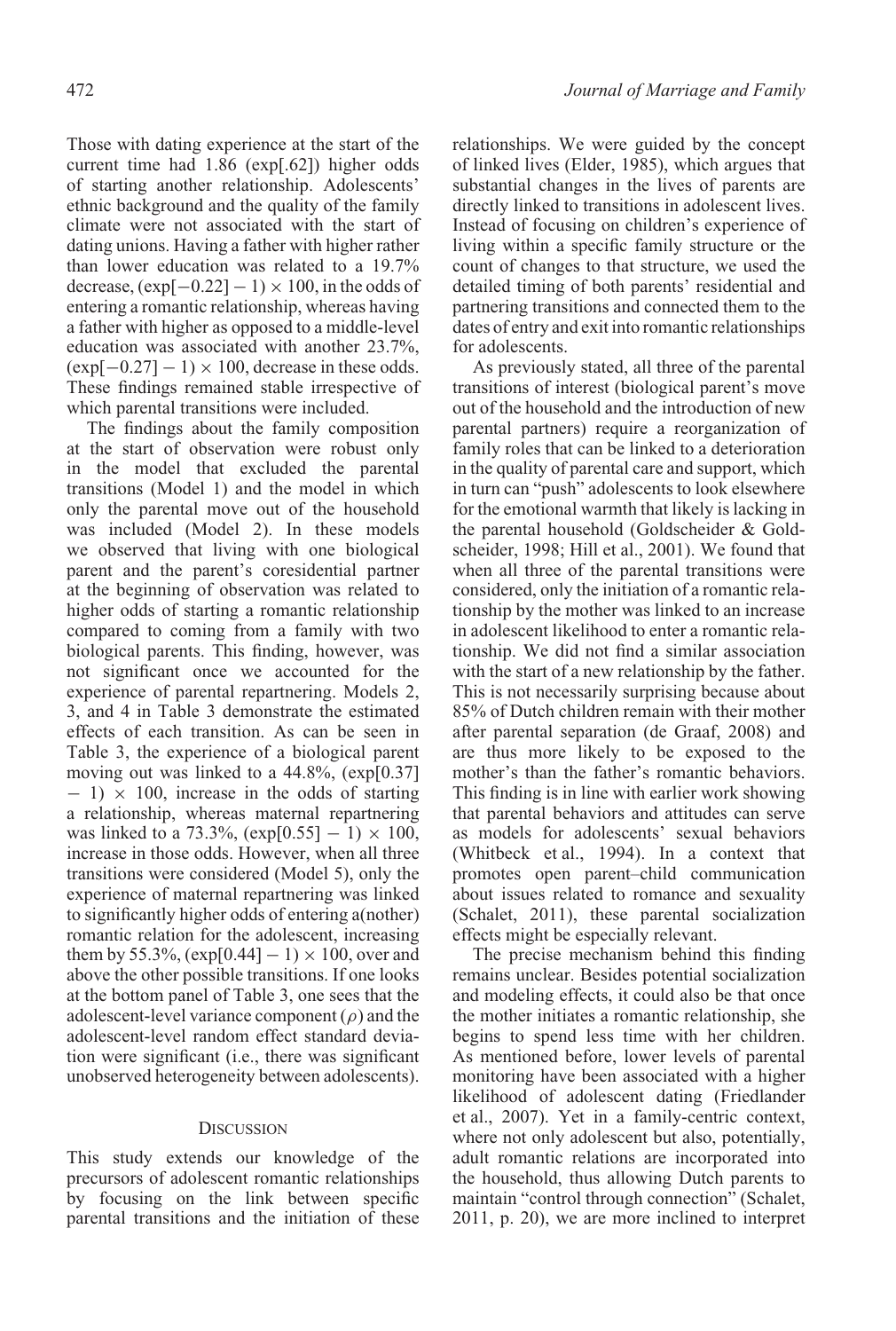our finding as indicative of parental socialization rather than lack of monitoring.

We did not find a robust link between a biological parent's exit from the household and an adolescent's initiation of romantic relationships. When we examined a single transition at a time, the departure of a biological parent from the household was associated with higher odds of adolescent dating. Previous work has already shown that one parent leaving the household is often accompanied by a reduction in monitoring (J. E. Kim et al., 1999) and that, in turn, has been linked to a higher likelihood of adolescents having dating experience (Friedlander et al., 2007). Although Dutch sole-parent households face a different context (e.g., fewer working hours) than their counterparts in the United States, which likely allows them to spend more time with their maturing adolescents, we still found that a parental exit from the household was associated with higher odds of dating. The finding, however, was not robust when we accounted for all parental transitions. As others have stated, a parental union dissolution is much more than just a single event, and it is likely the transitions surrounding it that are highly consequential (H. S. Kim, 2011; Potter, 2010). Our results suggest that the most prominent event, as far as adolescent dating was concerned, was maternal repartnering.

When interpreting these findings, certain limitations should be kept in mind. First, we focused on the limited 5-year observation period of the EHCs. We contend, however, that we were able to capture a crucial transitional period—the entry into adolescence—when youth might be even more susceptible to the effects of parental transitions (Graber & Brooks-Gunn, 1996). This observation window also meant that the number of events the adolescents experienced was rather restricted and precluded us from investigating whether the meaning of these transitions was the same across genders. Previous works have reported mixed findings about possible gender differences in the effect of parental relational instability (Amato, 2010), yet we were unable to investigate this issue further. Because of the limited number of transitions we also did not test for interactions between parental transitions and the family structure at the start of observation. Although we controlled for the quality of the relational climate at home at the start of observation, we cannot say whether the

family context conditioned the meaning of the transitions.

Although we were able to clearly chart the timing of events, we cannot draw conclusions about the quality of adolescent romantic relationships; however, previous research on the association between family instability and the potentially violent nature of adolescent romantic relations has found no evidence of such links (Cavanagh et al., 2008). Finally, there are many unobserved factors that can affect an adolescent's transition to a romantic relationship (e.g., physical development, temperament; Ivanova, Veenstra, & Mills, 2012). These, however, were beyond the scope of the current study.

This study moved beyond the focus on divorce or living within a given family structure and established a clearer link between specific parental and adolescent (romantic) transitions. Our findings confirm life course researchers' "linked lives" assertion that important changes in parents' lives are bound to have a ripple effect on the life courses of their offspring. It remains to be seen whether the family circumstances surrounding the start of these romantic relationship have a longer lasting impact on how the adolescents actually experience the romantic bonds.

#### **NOTE**

This research is part of the TRacking Adolescents' Individual Lives Survey (TRAILS). Participating centers of TRAILS include various departments of the University of Groningen, the Erasmus Medical Center of Rotterdam, the Radboud University of Nijmegen, the University of Leiden, and the Trimbos Institute, all in the Netherlands. TRAILS is financially supported by grants from the Netherlands Organization for Scientific Research (GB-MW 940-38-011, GB-MAGW 480-01-006, GB-MAGW 457-03- 018, GB-MAGW 175.010.2003.005, ZonMw 100-001-001 Geestkracht Program, and ZonMw 60-60600-98-018), the Sophia Foundation for Medical Research (Projects 301 and 393), the Ministry of Justice, and by the participating centers. Melinda Mills was supported by a grant from the NWO/Dutch Science Foundation (VIDI Grant 452-10-012).

#### **REFERENCES**

- Allison, P. D. (1982). Discrete-time methods for the analysis of event histories. *Sociological Methodology*, *13*, 61–98.
- Amato, P. R. (2010). Research on divorce: Continuing trends and new developments. *Journal of Marriage and Family*, *72*, 650–666. doi:10.1111/j.1741- 3737.2010.00723.x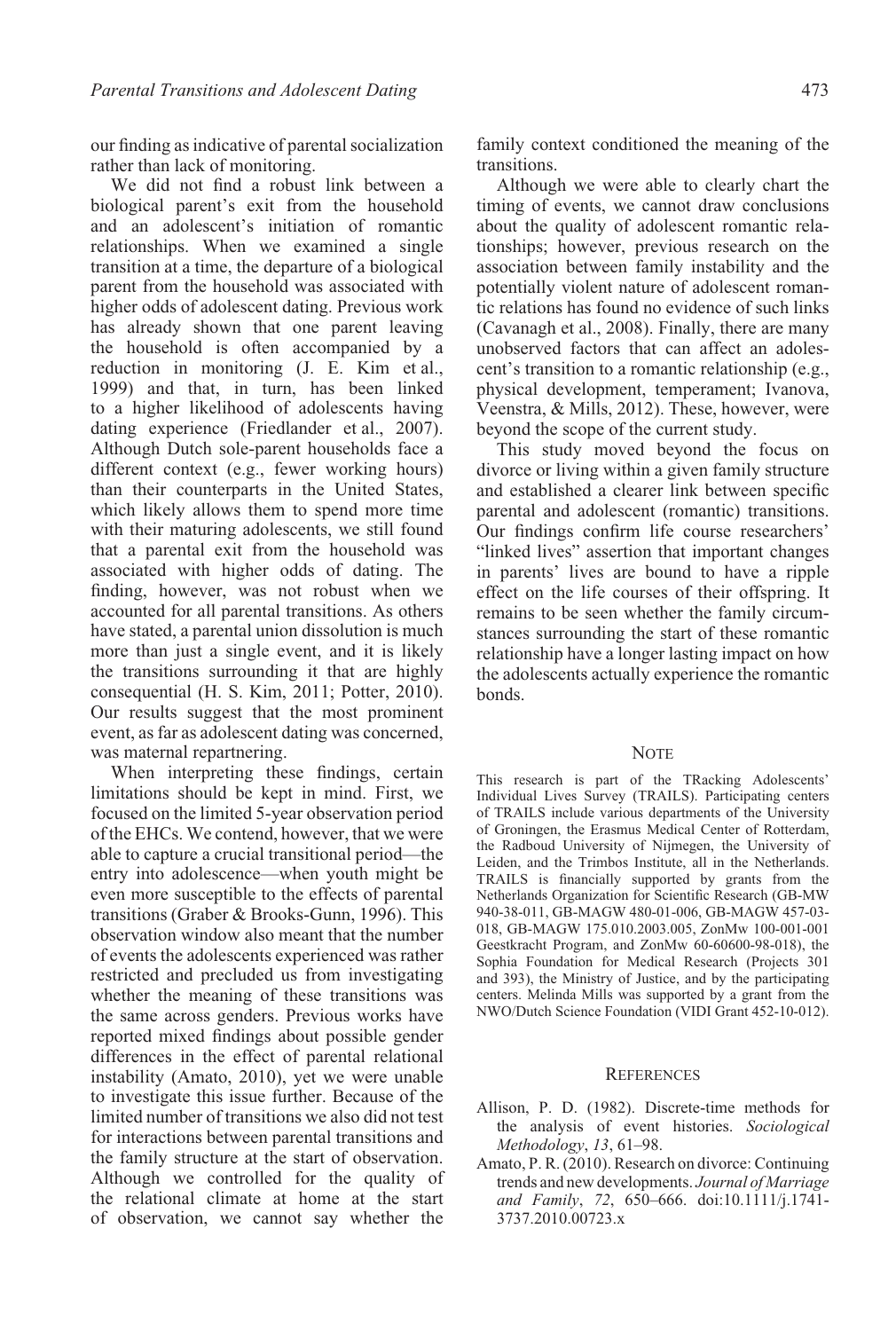- Booth, A., Brinkerhoff, D. B., & White, L. K. (1984). The impact of parental divorce on courtship. *Journal of Marriage and the Family*, *46*, 85–94. doi:10.2307/351867
- Cavanagh, S. E., Crissey, S. R., & Raley, R. K. (2008). Family structure history and adolescent romance. *Journal of Marriage and Family*, *70*, 698–714. doi:10.1111/j.1741-3737.2008.00515.x
- de Graaf, A. (2008). *Nearly half a million single parents in the Netherlands*. Retrieved from http://www.cbs.nl/en-GB/menu/themas/ bevolking/publicaties/artikelen/archief/2008/2008 -2546-wm.htm
- Dye, J. L. (2010). *Fertility of American women: 2008*. Washington, DC: U.S. Census Bureau. Retrieved from http://www.census.gov/prod/2010pubs/p20- 563.pdf
- Elder, G. H. (1985). *Life course dynamics: Trajectories and transitions, 1968–1980*. Ithaca, NY: Cornell University Press.
- Epstein, N. B., Baldwin, L. M., & Bishop, D. S. (1983). The McMaster Family Assessment Device. *Journal of Marital and Family Therapy*, *9*, 171–180. doi:10.1111/j.1752- 0606.1983.tb01497.x
- Esveldt, I., Beets, G., Henkens, K., Liefbroer, A., & Moors, H. (2001). *Meningen en opvattingen van de bevolking over aspecten van het bevolkingsvraagstuk 1983–2000* [Opinions and views of the public on population issues 1983–2000]. Den Haag, the Netherlands: Netherlands Interdisciplinary Demographic Institute. Retrieved from http://www.nidi.knaw.nl/Content/NIDI/output/ reports/nidi-report-62.pdf
- Friedlander, L. J., Connolly, J. A., Pepler, D. J., & Craig, W. M. (2007). Biological, familial, and peer influences on dating in early adolescence. *Archives of Sexual Behavior*, *36*, 821–830. doi:10.1007/s10508-006-9130-7
- Godeau, E., Gabhainn, S. N., Vignes, C., Ross, J., Boyce, W., & Todd, J. (2008). Contraceptive use by 15-year-old students at their last sexual intercourse: Results from 24 countries. *Archives of Pediatrics & Adolescent Medicine*, *162*, 66–73. doi:10.1001/archpediatrics.2007.8
- Goldscheider, F. K., & Goldscheider, C. (1998). The effects of childhood family structure on leaving and returning home. *Journal of Marriage and the Family*, *60*, 745–756. doi:10.2307/353543
- Graber, J. A., & Brooks-Gunn, J. (1996). Transitions and turning points: Navigating the passage from childhood through adolescence. *Developmental Psychology*, *32*, 768–776. doi:10.1037/0012- 1649.32.4.768
- Grall, T. (2009). *Custodial mothers and fathers and their child support: 2007*. Retrieved from http://www.census.gov/prod/2009pubs/p60- 237.pdf
- Hill, M. S., Yeung, W. J., & Duncan, G. J. (2001). Childhood family structure and young adult behaviors. *Journal of Population Economics*, *14*, 271–299. doi:10.1007/s001480000039
- Hines, A. M. (1997). Divorce-related transitions, adolescent development, and the role of the parent–child relationship: A review of the literature. *Journal of Marriage and the Family*, *59*, 375–388. doi:10.2307/353477
- Huisman, M., Oldehinkel, A. J., de Winter, A., Minderaa, R. B., de Bildt, A., Huizink, A. C., Verhulst, F. C., & Ormel, J. (2008). Cohort profile: The Dutch "TRacking Adolescents' Individual Lives' Survey"; TRAILS. *International Journal of Epidemiology*, *37*, 1227–1235. doi:10.1093/ije/dym273
- Ivanova, K., Mills, M., & Veenstra, R. (2011). The initiation of dating in adolescence: The effect of parental divorce. The TRAILS study. *Journal of Research on Adolescence*, *21*, 769–775. doi:10.1111/j.1532-7795.2010.00734.x
- Ivanova, K., Veenstra, R., & Mills, M. (2012). Who dates? The effects of temperament, puberty, and parenting on early adolescent experience with dating. The TRAILS study. *Journal of Early Adolescence*, *32*, 340–363. doi:10.1177/0272431610393246
- Kim, H. S. (2011). Consequences of parental divorce for child development. *American Sociological Review*, *76*, 487–511. doi:10.1177/ 0003122411407748
- Kim, J. E., Hetherington, E. M., & Reiss, D. (1999). Associations among family relationships, antisocial peers, and adolescents' externalizing behaviors: Gender and family type differences. *Child Development*, *70*, 1209–1230. doi:10.1111/1467- 8624.00088
- Madsen, S. D., & Collins, W. A. (2011). The salience of adolescent romantic experiences for romantic relationship qualities in young adulthood. *Journal of Research on Adolescence*, *21*, 789–801. doi:10.1111/j.1532-7795.2011.00737.x
- Mills, M. (2011). *Introducing survival and event history analysis*. London: Sage.
- Mills, M., & Täht, K. (2010). Nonstandard work schedules and partnership quality: Quantitative and qualitative findings. *Journal of Marriage and Family*, *72*, 860–875. doi:10.1111/j.1741- 3737.2010.00735.x
- Organisation for Economic Co-operation and Development. (2011). Sole parents, public policy, employment and poverty. In *Doing better for families* (pp. 213–243). Paris: Author.
- Organisation for Economic Co-operation and Development. (2012). *Marriage and divorce rates*. Retrieved from http://www.oecd.org/ social/soc/oecdfamilydatabase.htm
- Poortman, A.-R., & Mills, M. (2012). Investments in marriage and cohabitation: The role of legal and